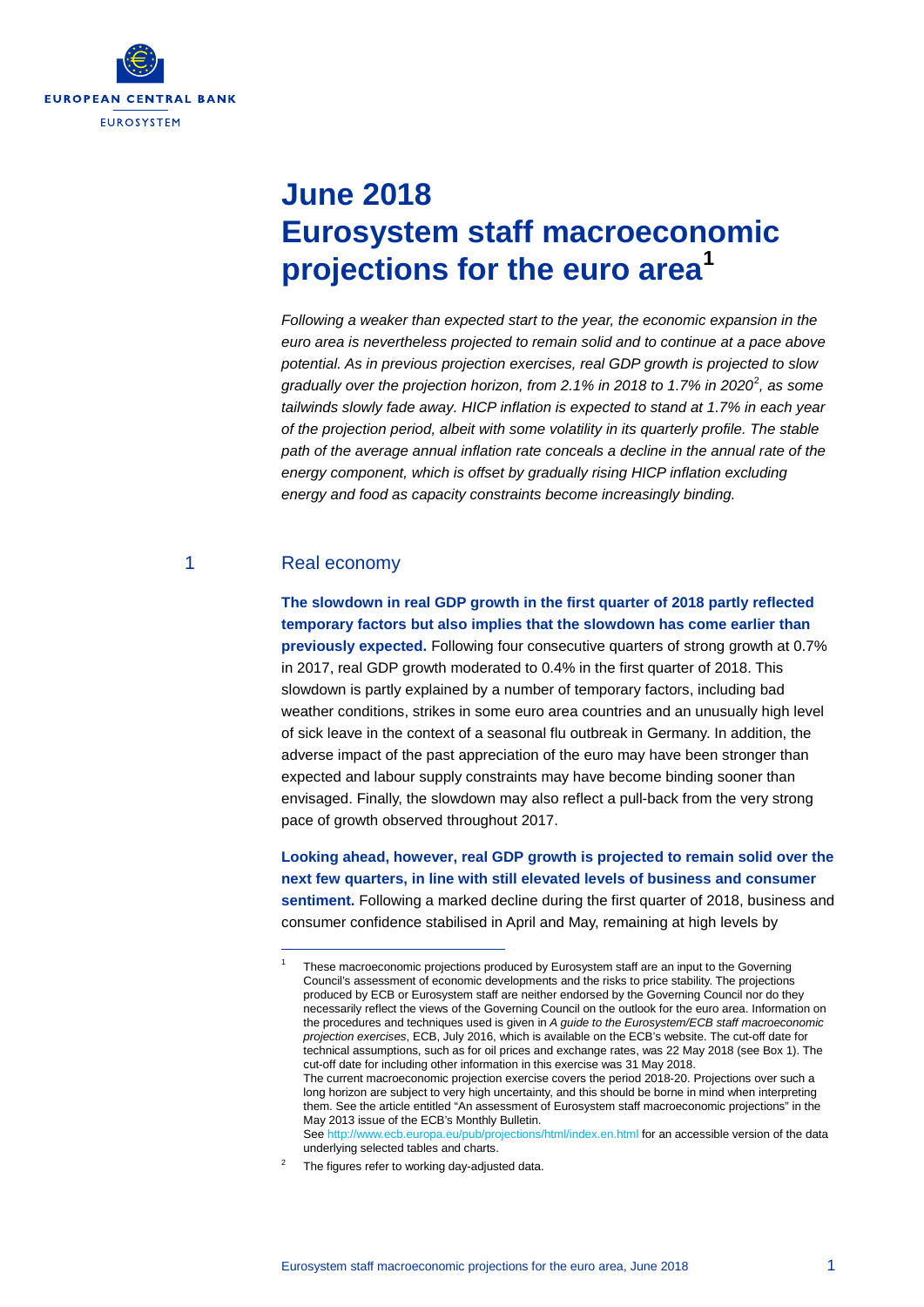historical standards. While certain indicators released after the cut-off date have been slightly weaker than expected, they are still broadly in line with the projected growth path.

#### **Table 1**

#### Macroeconomic projections for the euro area<sup>1)</sup>

(annual percentage changes)

|                                                                            |        | <b>June 2018</b>  |                   |                   |        | <b>March 2018</b> |                   |                   |  |  |
|----------------------------------------------------------------------------|--------|-------------------|-------------------|-------------------|--------|-------------------|-------------------|-------------------|--|--|
|                                                                            | 2017   | 2018              | 2019              | 2020              | 2017   | 2018              | 2019              | 2020              |  |  |
| Real GDP                                                                   | 2.5    | 2.1               | 1.9               | 1.7               | 2.5    | 2.4               | 1.9               | 1.7               |  |  |
|                                                                            |        | $[1.8 - 2.4]^{2}$ | $[0.9 - 2.9]^{2}$ | $[0.6 - 2.8]^{2}$ |        | $[2.1 - 2.7]^{2}$ | $[0.9 - 2.9]^{2}$ | $[0.7 - 2.7]^{2}$ |  |  |
| Private consumption                                                        | 1.7    | 1.6               | 1.7               | 1.5               | 1.9    | 1.7               | 1.7               | 1.5               |  |  |
| Government consumption                                                     | 1.2    | 1.3               | 1.3               | 1.2               | 1.2    | 1.2               | 1.2               | 1.1               |  |  |
| Gross fixed capital formation                                              | 3.3    | 4.2               | 3.3               | 2.8               | 3.7    | 4.4               | 3.4               | 2.8               |  |  |
| Exports <sup>3</sup>                                                       | 5.4    | 4.2               | 4.4               | 3.8               | 5.2    | 5.3               | 4.1               | 3.8               |  |  |
| Imports <sup>3)</sup>                                                      | 4.6    | 4.1               | 4.7               | 4.0               | 4.6    | 5.1               | 4.5               | 4.0               |  |  |
| Employment                                                                 | 1.6    | 1.4               | 1.1               | 0.8               | 1.7    | 1.4               | 1.1               | 0.8               |  |  |
| Unemployment rate<br>(percentage of labour force)                          | 9.1    | 8.4               | 7.8               | 7.3               | 9.1    | 8.3               | 7.7               | 7.2               |  |  |
| <b>HICP</b>                                                                | 1.5    | 1.7               | 1.7               | 1.7               | 1.5    | 1.4               | 1.4               | 1.7               |  |  |
|                                                                            |        | $[1.6 - 1.8]^{2}$ | $[1.0 - 2.4]^{2}$ | $[0.9 - 2.5]^{2}$ |        | $[1.1 - 1.7]^{2}$ | $[0.6 - 2.2]^{2}$ | $[0.8 - 2.6]^{2}$ |  |  |
| HICP excluding energy                                                      | 1.2    | 1.3               | 1.7               | 1.9               | 1.2    | 1.2               | 1.6               | 1.9               |  |  |
| HICP excluding energy and food                                             | 1.0    | 1.1               | 1.6               | 1.9               | 1.0    | 1.1               | 1.5               | 1.8               |  |  |
| HICP excluding energy, food and<br>changes in indirect taxes <sup>4)</sup> | 1.0    | 1.1               | 1.5               | 1.9               | 1.0    | 1.1               | 1.5               | 1.8               |  |  |
| Unit labour costs                                                          | 0.7    | 1.5               | 1.2               | 1.8               | 0.8    | 1.1               | 1.2               | 1.8               |  |  |
| Compensation per employee                                                  | 1.6    | 2.3               | 2.1               | 2.7               | 1.6    | 2.2               | 2.0               | 2.7               |  |  |
| Labour productivity                                                        | 0.9    | 0.7               | 0.9               | 0.9               | 0.8    | 1.0               | 0.8               | 0.9               |  |  |
| General government budget balance<br>(percentage of GDP)                   | $-0.9$ | $-0.7$            | $-0.8$            | $-0.5$            | $-1.0$ | $-0.7$            | $-0.6$            | $-0.3$            |  |  |
| Structural budget balance<br>(percentage of GDP) <sup>5)</sup>             | $-0.9$ | $-0.9$            | $-1.0$            | $-0.9$            | $-1.0$ | $-1.0$            | $-0.9$            | $-0.9$            |  |  |
| General government gross debt<br>(percentage of GDP)                       | 86.7   | 84.8              | 82.7              | 80.4              | 86.7   | 84.4              | 82.1              | 79.7              |  |  |
| Current account balance<br>(percentage of GDP)                             | 3.5    | 2.9               | 2.5               | 2.5               | 3.7    | 4.2               | 4.3               | 4.5               |  |  |

1) Real GDP and components refer to working day-adjusted data. The Eurostat release on 7 June 2018 for GDP and its main components (published after the cut-off date) indicates working day-adjusted real GDP growth rate of 2.6% in 2017.

2) The ranges shown around the projections are based on the differences between actual outcomes and previous projections carried out over a number of years. The width of the ranges is twice the average absolute value of these differences. The method used for calculating the ranges, involving a correction for exceptional events, is documented in *New*<br>*procedure for constructing Eurosystem and* 3) Including intra-euro area trade.

4) The sub-index is based on estimates of actual impacts of indirect taxes. This may differ from Eurostat data, which assume a full and immediate pass-through of tax impacts to the HICP.

5) Calculated as the government balance net of transitory effects of the economic cycle and temporary measures taken by governments (for the ESCB approach, see *Working Paper*<br>Ser*ies*, No 77, ECB, September 2001, and *Wor* the output gap. Under the ESCB methodology, cyclical components are calculated separately for different revenue and spending items. For more details, see the box entitled<br>"Cyclical adjustment of the government budget balan underlying fiscal position" in the September 2014 issue of the ECB's Monthly Bulletin.

> **Over the medium term, the fundamentals remain in place for a continued expansion.** A number of favourable factors are expected to continue to support domestic demand. The ECB's very accommodative monetary policy stance continues to be transmitted to the economy. Growth in lending to the private sector continues to increase, spurred by low interest rates and favourable bank lending conditions. Lower deleveraging needs will also contribute to the dynamism of private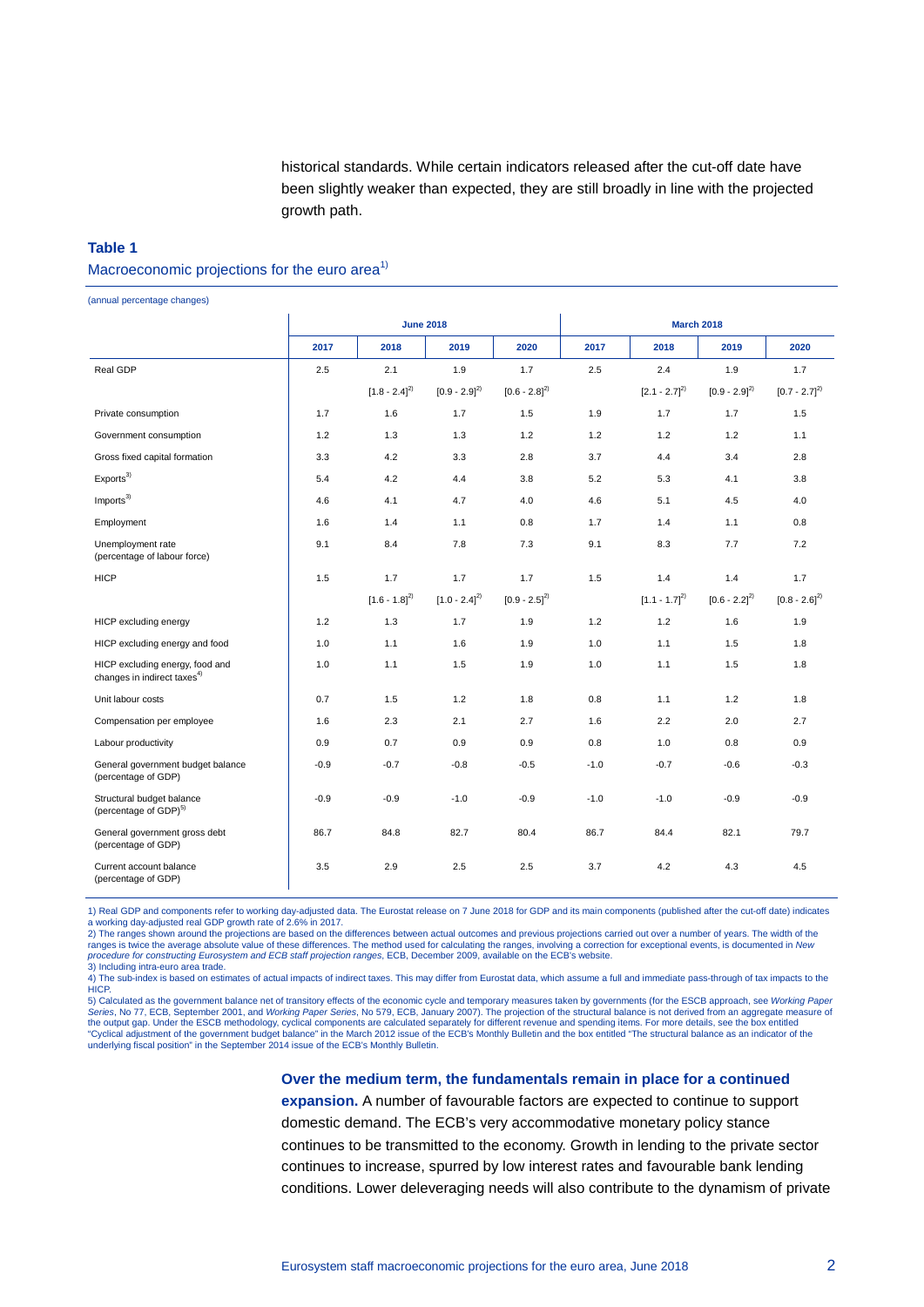expenditure. Additionally, private consumption and residential investment should benefit from healthy labour market conditions and rising net worth. At the same time, business investment will continue to expand, also reflecting rising profits in the context of growing demand pressures and high capacity utilisation. Euro area exports are expected to remain robust as they benefit from the ongoing expansion of global economic activity and the corresponding growth in euro area foreign demand.

**Nevertheless, real GDP growth is projected to slow gradually over the projection horizon, as some tailwinds gradually fade.** The impact of past monetary policy measures is expected to gradually decline over the projection horizon. A slowdown in the growth rate of euro area foreign demand is expected to dampen export growth. Employment growth is also expected to slow down, partly related to increasingly binding labour supply shortages in some euro area countries. In addition, private consumption growth is expected to moderate, reflecting a normalisation of the saving ratio from low levels in the context of the cyclical expansion in some euro area countries.

**Real disposable income growth is set to strengthen in 2018 and 2019 in the context of stronger wages and direct tax cuts, before weakening in 2020.** The contribution of gross wages and salaries to disposable income growth is expected to increase markedly in 2018, driven by stronger wage growth, before weakening somewhat during the remainder of the period, as further increases in nominal wage growth cannot fully offset the impact of the slowdown in employment. Growth in other personal income is projected to pick up marginally, in line with rising profits. The contribution of net fiscal transfers is expected to become less negative in 2018 and 2019 in the context of cuts to social security contributions and direct taxation, before tightening again in 2020. Overall, the composition of real disposable income growth is expected to become less favourable for household spending, as consumption typically reacts somewhat more strongly to additional income related to employment growth than to changes in real wages.

**Private consumption is projected to be a key driver of growth over the projection horizon.** Favourable consumer confidence, expected further improvements in labour market conditions and rising real wages per employee suggest robust consumption growth over the next few quarters. Nevertheless, private consumption growth is projected to fall somewhat behind real disposable income growth over the projection horizon as households are likely to increasingly divert income into savings.

**Private consumption growth should be supported by favourable bank lending conditions, reinforced by the ECB's monetary policy measures, and by progress achieved in deleveraging.** While low interest rates have affected both the interest earnings and the interest payments of households, they tend to favour net borrowers relative to net savers. As the former typically have a higher marginal propensity to consume, this should support aggregate private consumption. In addition, rising household net worth, as well as progress achieved in deleveraging, should also support consumption.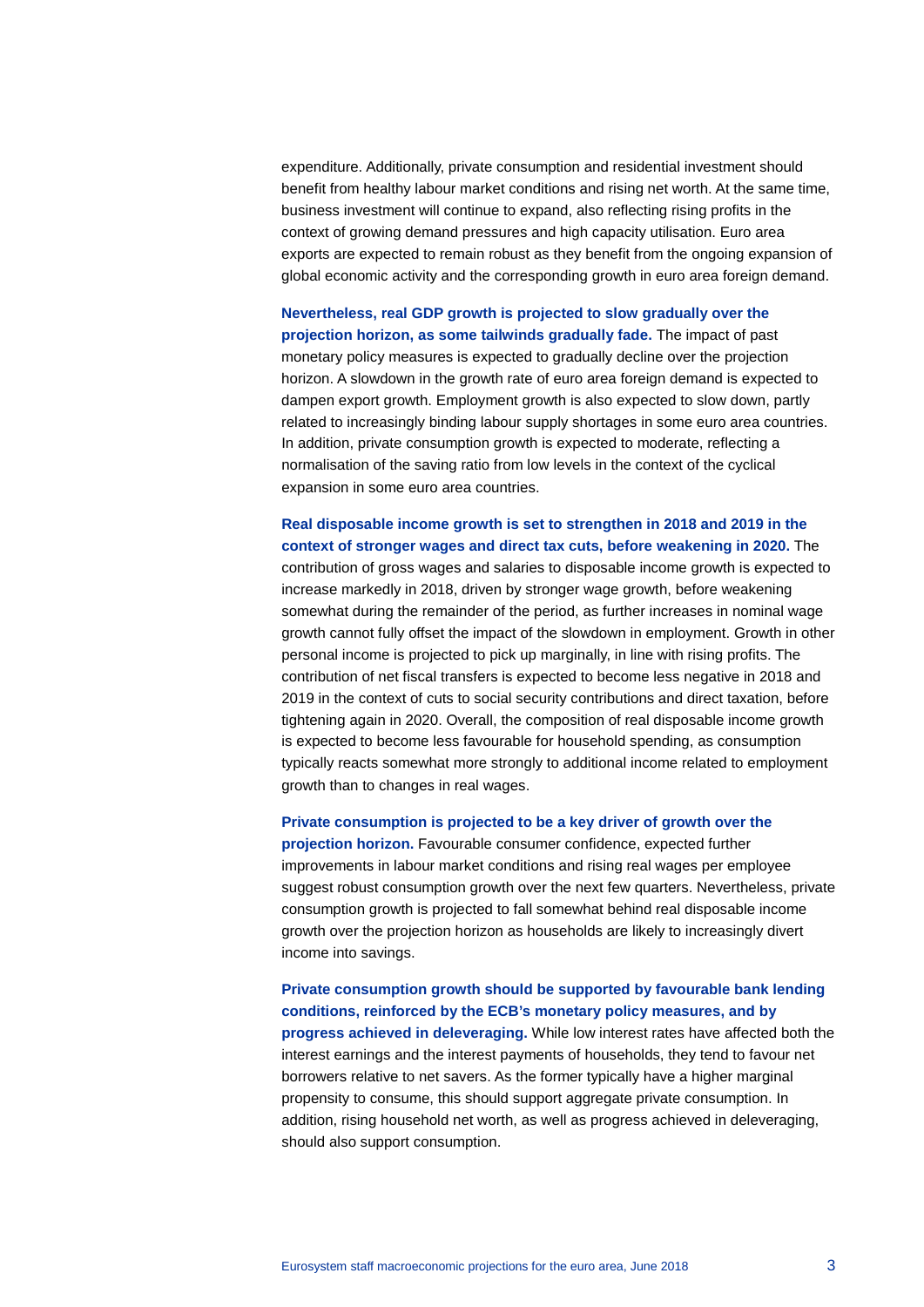**The household saving ratio is expected to increase gradually over the projection horizon from historically low levels.** The saving ratio has declined in the recent past, mainly reflecting the improvement in the economic and financial situation of households, some unwinding of pent-up demand in the context of previously postponed big-ticket purchases and the impact of very low interest rates on households' propensity to save. The saving ratio is projected to increase over the projection horizon, mainly reflecting a normalisation in the context of the cyclical expansion. In addition, households are expected to increase their saving ratio in response to direct tax cuts in some countries.

#### **Box 1**

Technical assumptions about interest rates, exchange rates and commodity prices

**Compared with the March 2018 projections, the technical assumptions include a weaker exchange rate of the euro, in particular vis-à-vis the US dollar, higher oil prices in US dollars and lower interest rates.** The technical assumptions about interest rates and commodity prices are based on market expectations, with a cut-off date of 22 May 2018. Short-term rates refer to the three-month EURIBOR, with market expectations derived from futures rates. The methodology gives an average level for these short-term interest rates of -0.3% for 2018, -0.2% for 2019 and 0.2% for 2020. The market expectations for euro area ten-year nominal government bond yields imply an average level of 1.2% in 2018, 1.5% in 2019 and 1.7% in 2020.<sup>[3](#page-3-0)</sup> Compared with the March 2018 projections, market expectations for short-term interest rates have been revised down by 10 basis points for 2019 and 20 basis points for 2020, while long-term interest rates have been revised down by about 15 basis points over the projection horizon.

As regards commodity prices, on the basis of the path implied by futures markets by taking the average of the two-week period ending on the cut-off date of 22 May 2018, the price of a barrel of Brent crude oil is assumed to increase from USD 54.4 in 2017 to USD 74.5 in 2018, and to decline to USD 73.5 in 2019 and USD 68.7 in 2020. This path implies that, in comparison with the March 2018 projections, oil prices in US dollars are 14.6% higher in 2018, 20.2% higher in 2019 and 17.7% higher in 2020. The prices of non-energy commodities in US dollars are assumed to rise substantially in 2018 and somewhat more moderately beyond.<sup>[4](#page-3-1)</sup>

<span id="page-3-1"></span><span id="page-3-0"></span>Bilateral exchange rates are assumed to remain unchanged over the projection horizon at the average levels prevailing in the two-week period ending on the cut-off date of 22 May 2018. This implies an average exchange rate of USD 1.20 per euro in 2018 and of USD 1.18 per euro over 2019-20, compared with USD 1.24 in the March 2018 projections. The effective exchange rate of the euro (against 38 trading partners) is 0.3% weaker than entailed in the March 2018 projections.

-

The assumption for euro area ten-year nominal government bond yields is based on the weighted average of countries' ten-year benchmark bond yields, weighted by annual GDP figures and extended by the forward path derived from the ECB's euro area all-bonds ten-year par yield, with the initial discrepancy between the two series kept constant over the projection horizon. The spreads between country-specific government bond yields and the corresponding euro area average are assumed to be constant over the projection horizon.

Oil and food commodity price assumptions are based on futures prices up to the end of the projection horizon. The prices of other non-energy hard commodities are assumed to follow futures until the second quarter of 2019 and thereafter to evolve in line with global economic activity.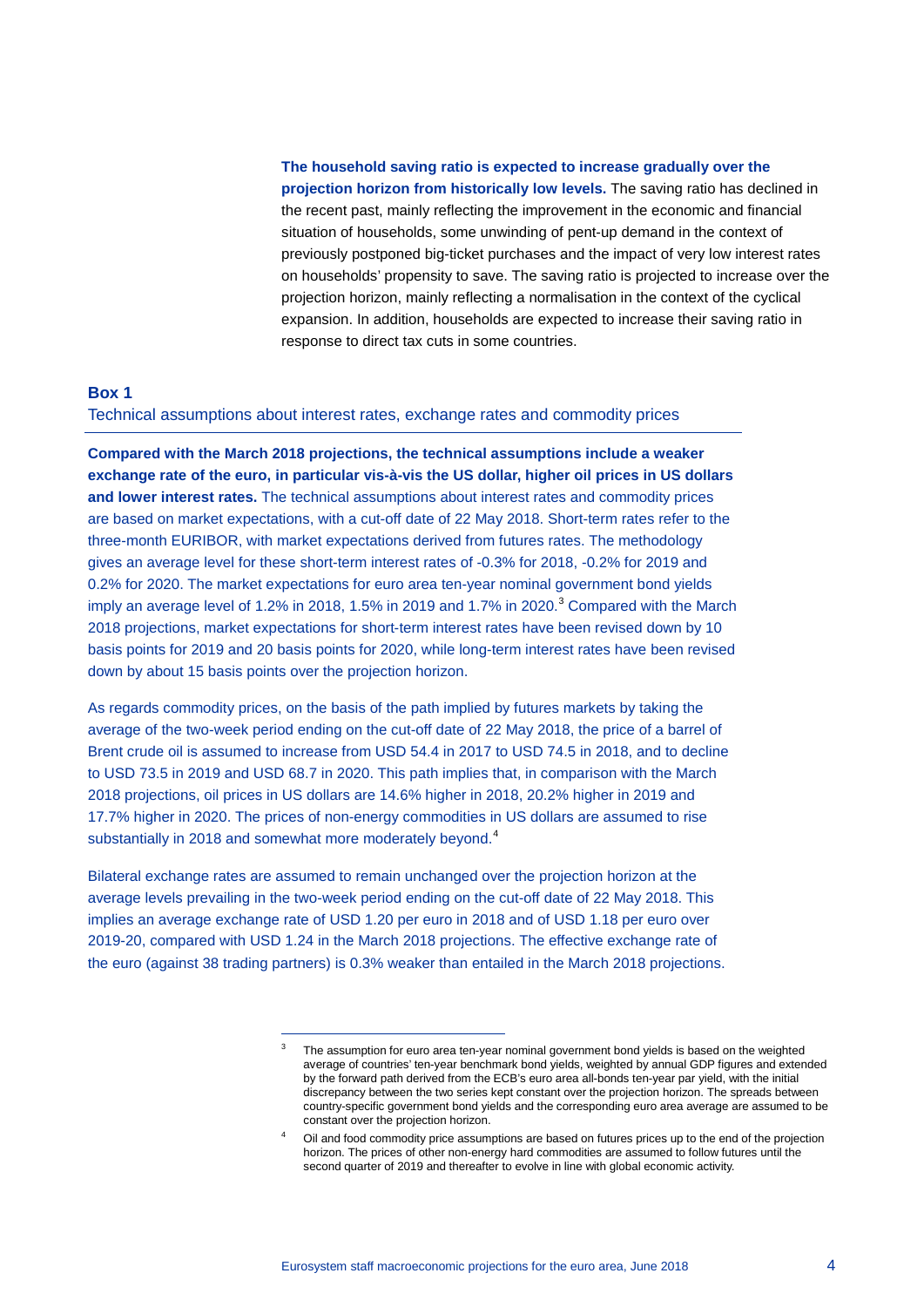#### Technical assumptions

|                                                                            | <b>June 2018</b> |        |        |      | <b>March 2018</b> |        |        |      |
|----------------------------------------------------------------------------|------------------|--------|--------|------|-------------------|--------|--------|------|
|                                                                            | 2017             | 2018   | 2019   | 2020 | 2017              | 2018   | 2019   | 2020 |
| Three-month EURIBOR<br>(percentage per annum)                              | $-0.3$           | $-0.3$ | $-0.2$ | 0.2  | $-0.3$            | $-0.3$ | $-0.1$ | 0.4  |
| Ten-year government bond yields<br>(percentage per annum)                  | 1.0              | 1.2    | 1.5    | 1.7  | 1.0               | 1.3    | 1.6    | 1.9  |
| Oil price (in USD/barrel)                                                  | 54.4             | 74.5   | 73.5   | 68.7 | 54.4              | 65.0   | 61.2   | 58.3 |
| Non-energy commodity prices, in USD<br>(annual percentage change)          | 7.9              | 9.3    | 2.5    | 4.1  | 7.9               | 7.4    | 3.2    | 4.5  |
| USD/EUR exchange rate                                                      | 1.13             | 1.20   | 1.18   | 1.18 | 1.13              | 1.23   | 1.24   | 1.24 |
| Euro nominal effective exchange rate<br>(EER38) (annual percentage change) | 2.2              | 4.4    | $-0.1$ | 0.0  | 2.2               | 4.5    | 0.1    | 0.0  |

**The expansion of residential investment is expected to continue, albeit at a slower rate than that seen in the last two years.** Housing investment growth slowed in the second half of 2017, as the construction sector in some euro area countries started to face increasing supply-side constraints, notably labour shortages. The key conditions for a further recovery in residential investment remain in place over the projection horizon, with surveys indicating that households increasingly plan to buy or build a home within the next two years or, in particular, to embark on home improvements. Nonetheless, despite buoyant demand for housing, the expansion is expected to be dampened by increasingly binding capacity constraints in the construction sector, slightly tighter financing conditions and adverse demographic trends.

**Business investment is expected to continue to recover over the projection horizon, albeit at a declining pace.** A number of factors are expected to continue to support business investment: business confidence remains very elevated on the back of favourable production expectations and large order books; capacity utilisation remains well above its long-term average and lack of equipment is increasingly cited as a factor limiting production in manufacturing; financing conditions are expected to remain very supportive over the projection horizon; and profits are expected to increase in the context of an already cash-rich non-financial corporation sector. Moreover, the strong recovery in stock prices observed in recent years and moderate debt financing growth have brought the leverage ratio (debt to total assets) in the non-financial corporation sector close to historical lows. However, consolidated gross indebtedness (the ratio of debt to income) has declined far less, standing now at pre-crisis levels. A gradual loss of momentum in business investment over the projection horizon also reflects the overall deceleration in both domestic and foreign demand.

# **Box 2** The international environment

**While the global economic expansion has continued, recent data point to a slight softening of momentum.** Rising yields, stock market volatility and the appreciation of the US dollar have contributed to somewhat tighter financial conditions – with some emerging market economies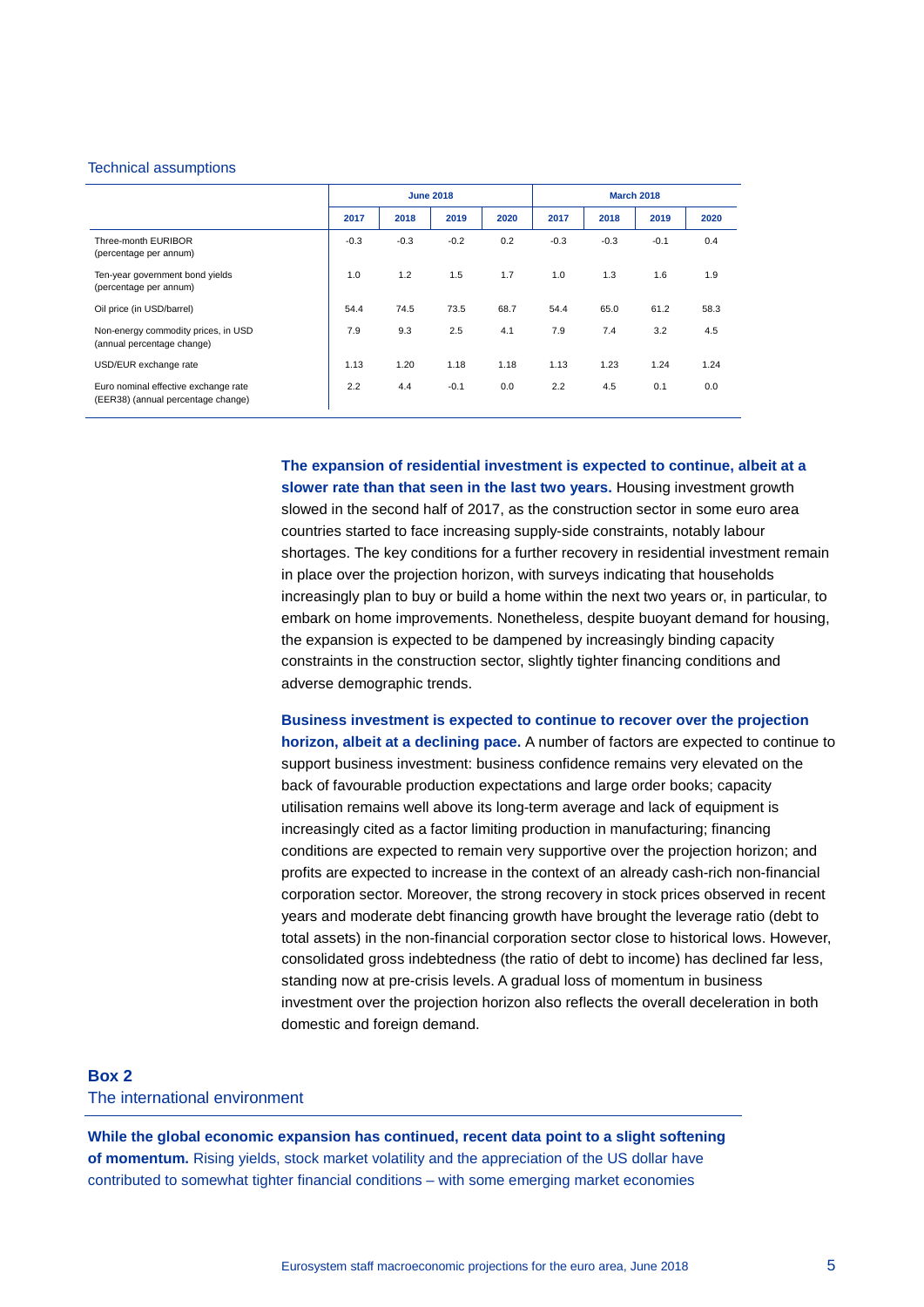seeing pronounced financial market stress in recent weeks. The increase in the oil price has dampened prospects in oil-importing economies. Nonetheless, the near-term global outlook remains essentially solid. Advanced economies are benefiting from accommodative monetary policies, while the United States, in particular, has profited from the sizeable US fiscal stimulus. Export-oriented economies have been bolstered by the global trade revival, and commodity exporters are supported by rising commodity prices. While concerns about protectionism have increased, the tariff increases implemented so far (on US steel and aluminium imports) are likely to have only small direct macroeconomic effects, although the general trend towards greater protectionism may weigh on investor confidence. Looking further ahead, activity is expected to slow over the medium term as business cycles mature across advanced economies and policy support gradually diminishes. China's transition to a lower growth path, which is less dependent on policy stimulus, is likely to weigh on the outlook. In addition, while commodity-exporting economies are recovering, they still face the need for fiscal consolidation. Overall, growth in global activity (excluding the euro area) is projected to increase from 3.8% in 2017 to 4.0% in 2018, and then to decelerate to 3.7% by 2020. Compared with the March 2018 projections, global GDP growth has been revised downwards by 0.1 percentage point in 2018 and in 2019. In 2018 this reflects softer data at the start of the year in advanced economies, and in 2019 it reflects a weaker outlook in some emerging market economies.

#### The international environment

(annual percentage changes) **June 2018 March 2018 2017 2018 2019 2020 2017 2018 2019 2020** World (excluding euro area) real GDP 3.8 4.0 3.9 3.7 3.8 4.1 3.9 3.7 Global (excluding euro area) trade<sup>1)</sup> 5.2 5.1 4.6 4.0 5.6 4.9 4.5 3.9 Euro area foreign demand2) 5.2 5.2 4.3 3.7 5.5 4.7 4.1 3.6

1) Calculated as a weighted average of imports.

2) Calculated as a weighted average of imports of euro area trading partners.

**After strong growth in 2017, global trade indicators point to a modest deceleration in the**  first months of this year. Nonetheless, continued cyclical momentum in the near term should bolster global trade, outweighing the adverse effects of the higher tariffs in the United States and China. However, as cyclical forces fade, global trade is expected to decelerate, growing broadly in line with activity over the medium term. Euro area foreign demand growth is expected to stand at 5.2% in 2018, slowing to 3.7% by 2020. Compared with the March 2018 projections, annual euro area foreign demand growth has been revised upwards by 0.5 percentage point in 2018 due to a carry-over effect from an upward revision to data for the fourth quarter of 2017, which offsets slightly weaker global import growth at the start of 2018. Growth in euro area foreign demand has been revised slightly upwards in 2019 and 2020, mostly reflecting expectations of more trade-intensive growth in some central and eastern European economies.

> **Extra-euro area export growth is projected to be dampened by the past appreciation of the euro along with slowing foreign demand.** Extra-euro area exports are expected to grow at a slower pace than euro area foreign demand in the coming quarters, on account of the past appreciation of the euro, implying some limited further losses in export market shares. Extra-euro area imports are expected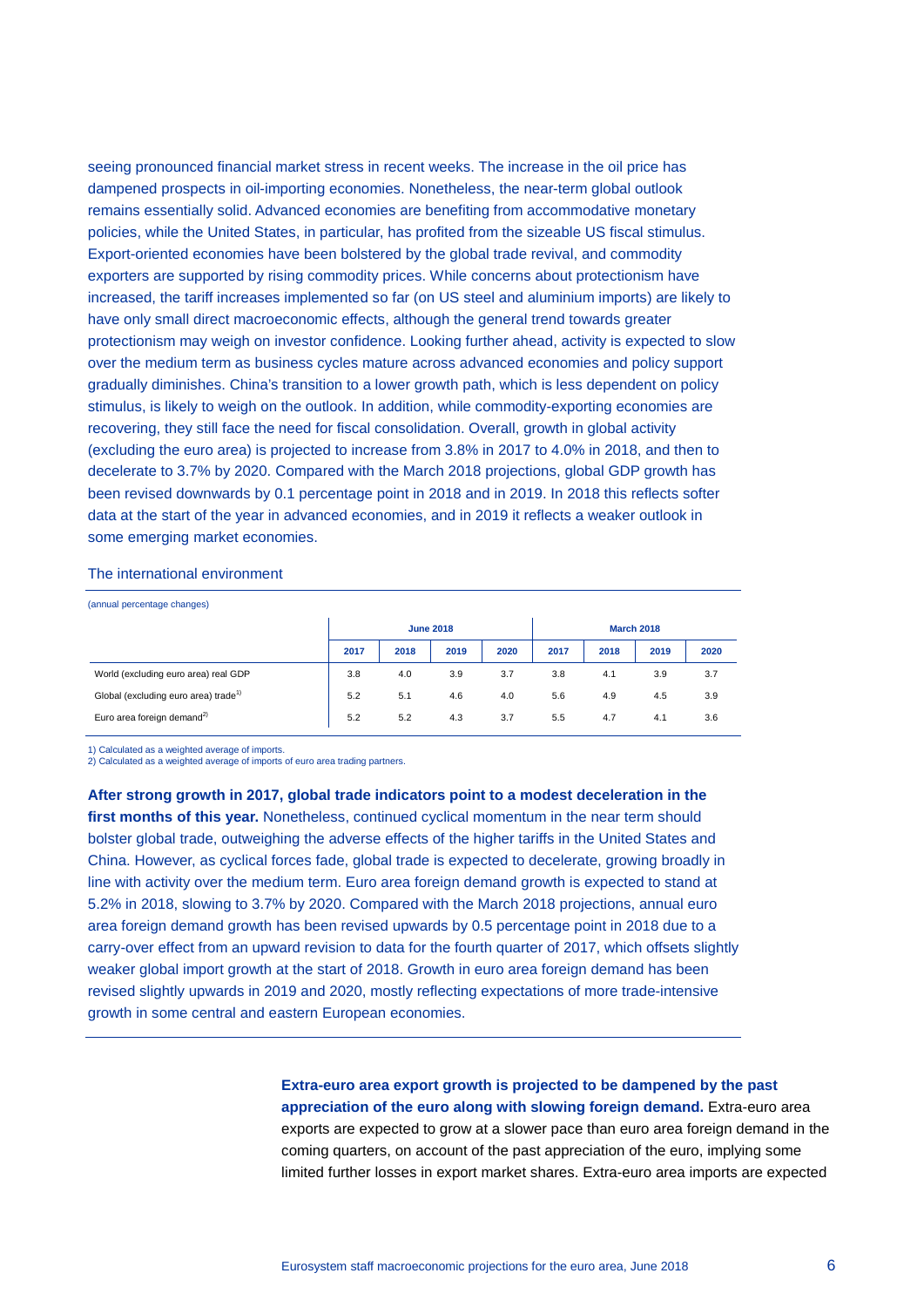to benefit from the positive domestic demand developments and, in the coming quarters, from the stronger euro. As import growth is projected to decelerate to a lesser extent than export growth, the contribution of net trade to economic growth is projected to be only marginally positive over the projection horizon, following a very positive contribution in 2017.

### **Employment growth is projected to decelerate as labour shortages are expected to become increasingly binding in some countries.** Headcount

employment in the euro area increased by 0.3% in the fourth quarter of 2017 and is estimated to have expanded further in the first quarter of this year. The recent strength in employment growth has been broad-based across countries, and forward-looking surveys suggest further solid employment growth in the near term. Nevertheless, employment growth is projected to lose some momentum. In 2018 the impact of some favourable temporary factors (such as fiscal stimuli in certain euro area countries) is expected to gradually fade, and public sector employment is projected to be reduced in some countries. Labour supply shortages are assumed to intensify thereafter in some countries.

# **Labour force growth is projected to be increasingly dampened by supply shortages.** The labour force is expected to continue to expand over the projection horizon, reflecting net immigration of workers, the expected integration of refugees and a further increase in labour market participation rates. Nevertheless, these positive effects are projected to be gradually outweighed over the projection horizon by the adverse impact of the ageing of the population, as older workers leave the workforce in higher numbers than younger workers enter it and because older workers have lower participation rates (despite some expected increase in the latter).

# **The unemployment rate is expected to decline to 7.3% in 2020.** The unemployment rate declined to 8.6% in the first quarter of 2018, which is the lowest level observed since late 2008. Looking ahead, the number of unemployed is projected to continue to decline substantially, nearing the level of its pre-crisis trough.

#### **Reflecting its cyclical pattern, labour productivity growth will remain**

**sustained.** Labour productivity increased by 0.9% in 2017. Looking ahead, the above-mentioned slowdown in employment growth, the increasing utilisation of capital in the context of diminishing slack, the higher number of hours worked per person and some gains in total factor productivity suggest that labour productivity growth per occupied person will be broadly sustained over the projection horizon. However, it is expected to remain slightly below its pre-crisis average rate of 1.0%.

#### **Real GDP growth is expected to remain above potential growth over the**

**projection horizon.** Potential output is estimated to have gained some momentum in recent years, supported by increasing contributions from capital and total factor productivity. At the end of the projection horizon, although still lagging actual growth in real GDP, potential growth is expected to increase at a rate slightly lower than that experienced before the crisis. It must be noted, however, that both potential growth and its drivers are unobservable and such estimates are surrounded by considerable uncertainty.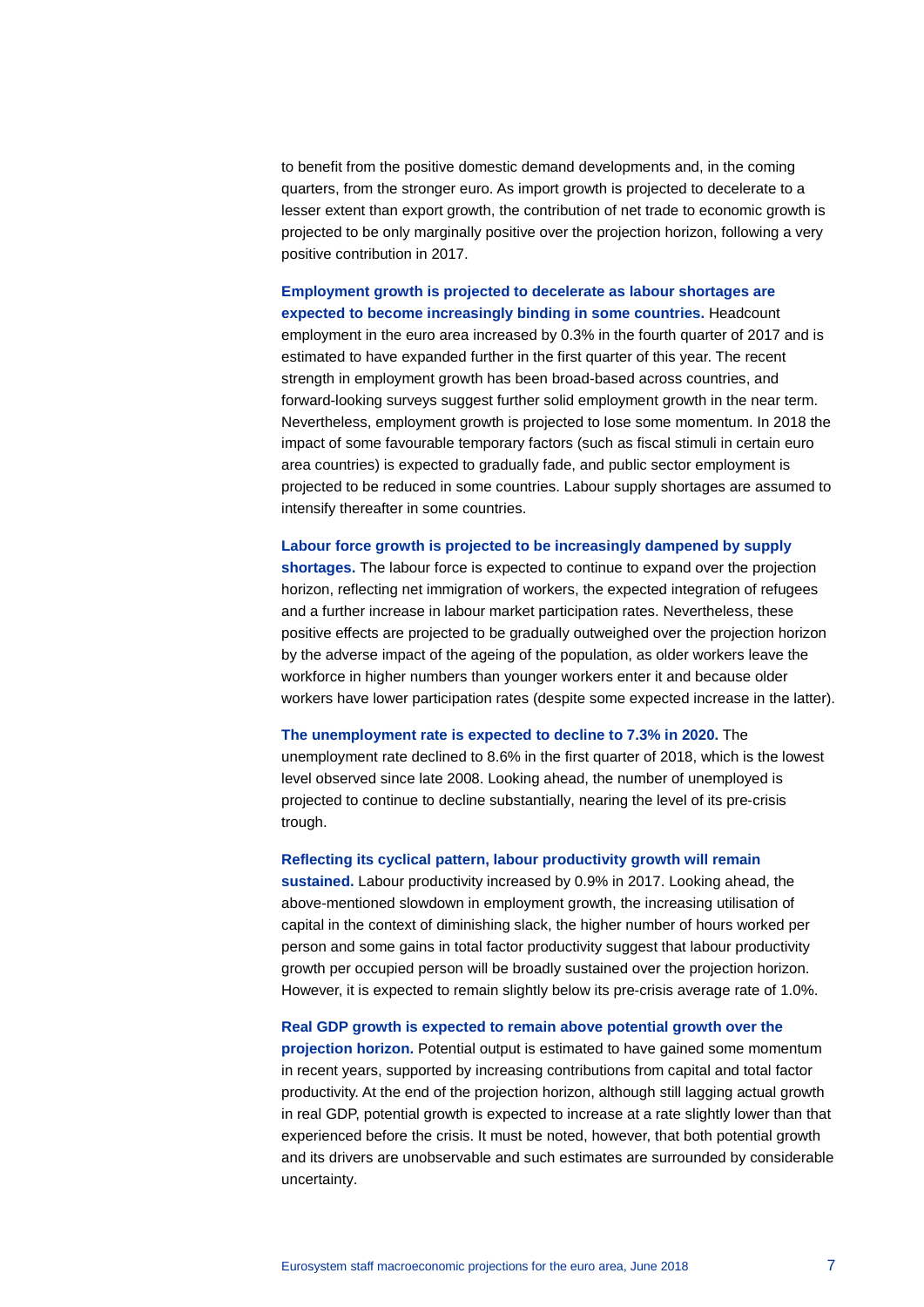**Compared with the March 2018 projections, real GDP growth has been revised down for 2018 and is broadly unchanged for 2019-20.** The downward revision for 2018 relates mainly to weaker than previously expected real GDP growth in the first quarter.

#### **Chart 1**

#### Macroeconomic projections<sup>1)</sup>



1) The ranges shown around the central projections are based on the differences between actual outcomes and previous projections carried out over a number of years. The width of the ranges is twice the average absolute value of these differences. The method used for calculating the ranges, involving a correction for exceptional events, is documented in *New procedure for constructing Eurosystem and ECB staff projection ranges*, ECB, December 2009, available on the ECB's website. <http://www.ecb.europa.eu/pub/pdf/other/newprocedureforprojections200912en.pdf?917c588c190f66c694c463d2cee934d4> 2) Working day-adjusted data

# 2 Prices and costs

**HICP inflation is projected to remain flat at 1.7% in each year over the horizon, as a declining profile of HICP energy inflation offsets a gradual strengthening in HICP inflation excluding energy and food.** Although HICP energy inflation is expected to strengthen in the coming months, reflecting the recent increases in oil prices and some upward base effects, from end-2018 until mid-2019 it should decrease sharply given strong downward base effects. Thereafter it is expected to contribute negatively to overall HICP inflation, reflecting the downward-sloping pattern of the oil price futures curve, despite some upward effects from energy taxes. HICP food inflation is envisaged to remain broadly flat at around 2.0% over the horizon. HICP inflation excluding energy and food is projected to rise as supply constraints become increasingly binding. In particular, the increasing labour market tightness, with labour supply constraints intensifying in some countries, is expected to push up wage growth and, given a rather flat outlook for labour productivity, the resulting higher unit labour cost increases should be passed on, at least partly, to prices. Some further upward effects on HICP inflation excluding energy and food are expected to come from external price developments as past increases in oil prices and the assumed rises in non-energy commodity prices indirectly impact this inflation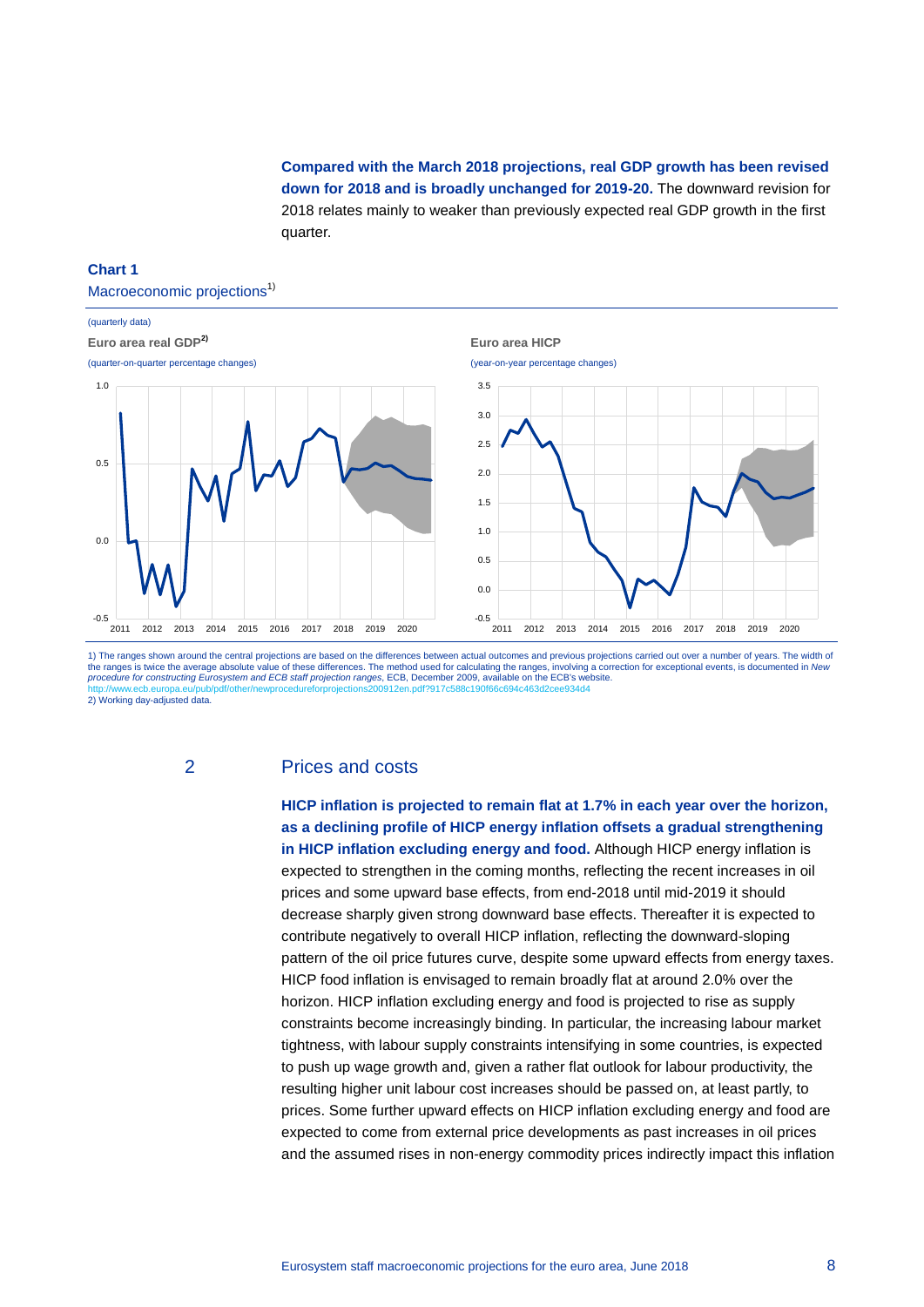component. HICP inflation excluding energy and food is projected to rise gradually to 1.9% in 2020.

**Wage growth is expected to pick up markedly over the projection horizon as labour markets tighten and measures that have dampened wage growth in some countries over the past few years expire.** Growth in compensation per employee is projected to rise from 1.6% in 2017 to 2.7% in 2020. [5](#page-8-0) Unit labour cost growth is expected to strengthen to a similar extent as growth in compensation per employee, given the broadly unchanged pace of productivity growth over the projection horizon. The main driver of the pick-up in wage growth is the envisaged further improvement in euro area labour market conditions, with increasing labour market tightness and distinct labour supply shortages in some parts of the euro area. The outcome of recent wage negotiations in several euro area countries tends to suggest a favourable growth momentum for wages, in line with diminishing slack. Beyond the cyclical momentum, the significant pick-up in headline inflation in 2017 compared with the previous three years can also be expected to contribute to a rise in wage growth in euro area countries where wage formation processes include backward-looking indexation elements. In addition, crisis-related factors that had a dampening impact on wages, such as the need for wage moderation to regain price competitiveness in some countries and pent-up wage restraint in view of binding downward rigidities in nominal wages during the crisis, should gradually abate as the economic expansion continues and broadens across euro area countries. Furthermore, some government measures which have curbed wage growth in the past are expected to become less relevant.

**Profit margins are not expected to increase inflationary pressures over the projection horizon.** The projected increases in unit labour cost growth and in unit net indirect taxes are expected to constrain the pace of expansion of profit margins given the limited pricing power of firms, particularly towards the end of the projection horizon.

**External price pressures are expected to remain positive but should moderate over the projection horizon.** The import deflator rose strongly in 2017, reflecting the turnaround in oil and other commodity prices. Over the projection horizon, import price developments should moderate. This reflects a declining path of oil prices and the past appreciation of the euro, which will contain the impact of rising non-oil commodity prices and of the gradually rising underlying global price pressures related to diminishing global slack.

**Compared with the March 2018 projections, the outlook for HICP inflation has been revised up considerably for 2018 and 2019.** The significant upward revision to the oil price assumptions in US dollars together with the depreciation of the euro vis-à-vis the dollar imply a strong upward revision to the short-term outlook for

-

<span id="page-8-0"></span><sup>5</sup> A temporary slowdown expected in 2019 reflects the implementation of a fiscal measure in France, namely the conversion of a tax credit (the CICE) into a permanent cut in employers' social security contributions. As the decrease in growth in compensation per employee and unit labour costs is largely offset by a corresponding increase in profit margins, the impact on price-setting is expected to be limited.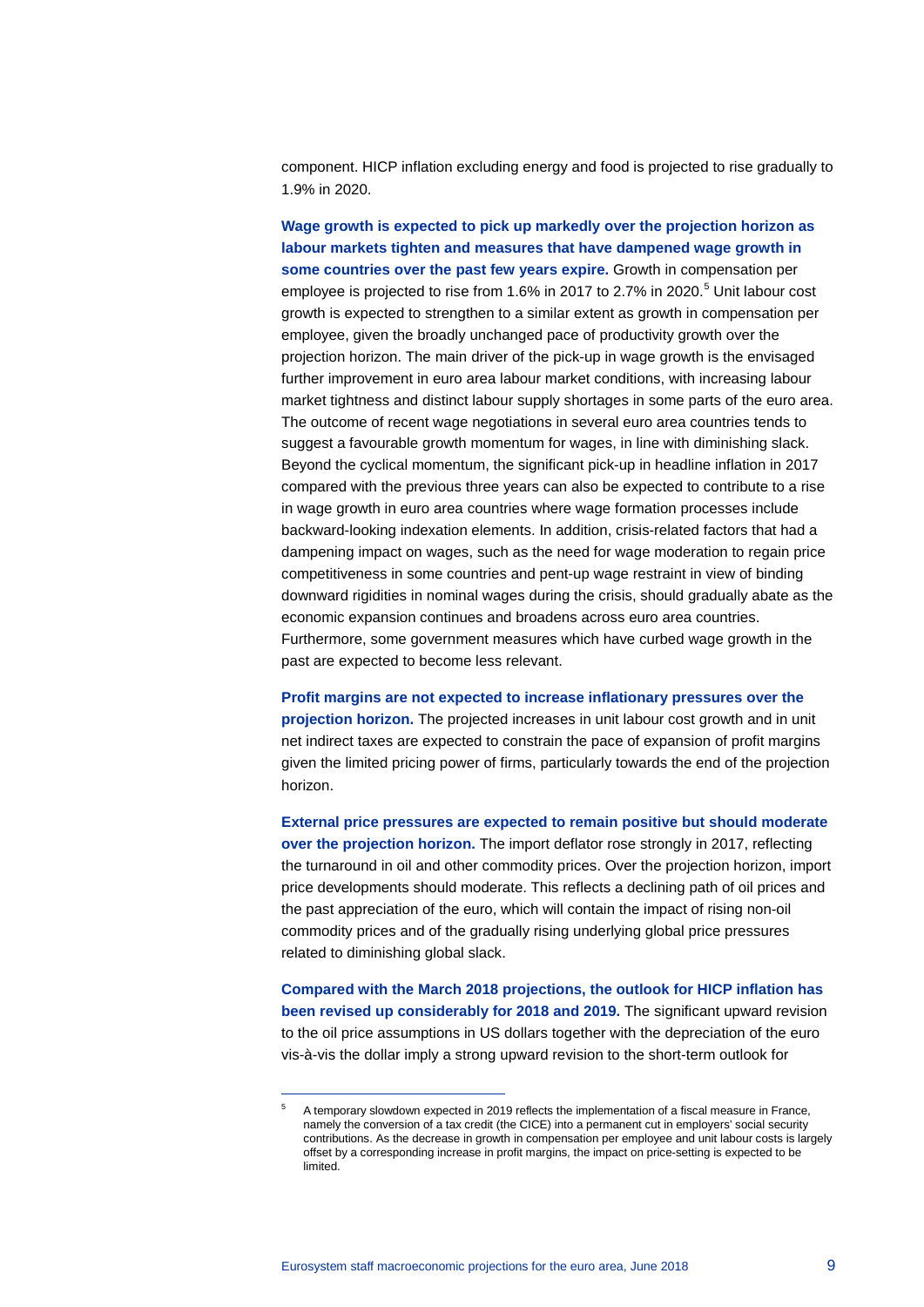consumer energy inflation. HICP inflation excluding energy and food has been revised up slightly for 2019 and 2020, owing to upward lagged indirect effects from oil price increases and small upward revisions to growth in compensation per employee.

# 3 Fiscal outlook

**The euro area fiscal stance is projected to be mildly expansionary in 2018 and broadly neutral, on average, over 2019-20.** The fiscal policy stance is measured as the change in the cyclically adjusted primary balance net of government support to the financial sector. In 2018 the expansionary stance is driven mainly by cuts in direct taxes and social security contributions and the assumption of more dynamic growth in government spending. In 2019-20 the fiscal stance is projected to be on average neutral, as further cuts in direct taxes and social security contributions are projected to be offset by more subdued growth in government spending.

**Over the projection horizon, both the government deficit and debt ratios are projected to be on a downward path.** The fiscal projection entails a gradual decline in the government deficit over the projection horizon, owing mainly to an improvement in the cyclical component and a decline in interest payments, partly offset by a mild deterioration in the cyclically adjusted primary balance. The government debt-to-GDP ratio is expected to remain on a declining path over the projection horizon, supported by a favourable interest rate-growth rate differential<sup>[6](#page-9-0)</sup> and the improvement in the primary balance. Compared with the March 2018 projections, the deficit outlook is little changed, while the debt-to-GDP ratio has been revised slightly upwards owing mainly to a less favourable interest-growth rate differential.

# **Box 3** Sensitivity analyses

**Projections rely heavily on technical assumptions regarding the evolution of certain key variables.** Given that some of these variables can have a large impact on the projections for the euro area, examining the sensitivity of the latter with respect to alternative paths of these underlying assumptions can help in the analysis of risks around the projections. This box discusses the uncertainty around some key underlying assumptions and the sensitivity of the projections with respect to these variables.

#### **1) An alternative oil price path**

-

<span id="page-9-0"></span>**Alternative oil price models point to a risk of oil prices being higher over the projection horizon than suggested by oil price futures.** The technical assumptions for oil price developments underlying the baseline projections, based on oil futures markets, predict a declining profile for oil prices, with the price of a barrel of Brent crude oil standing at about USD 67 at the end

The differential is calculated as the difference between the nominal effective interest rate on debt and the nominal GDP growth rate.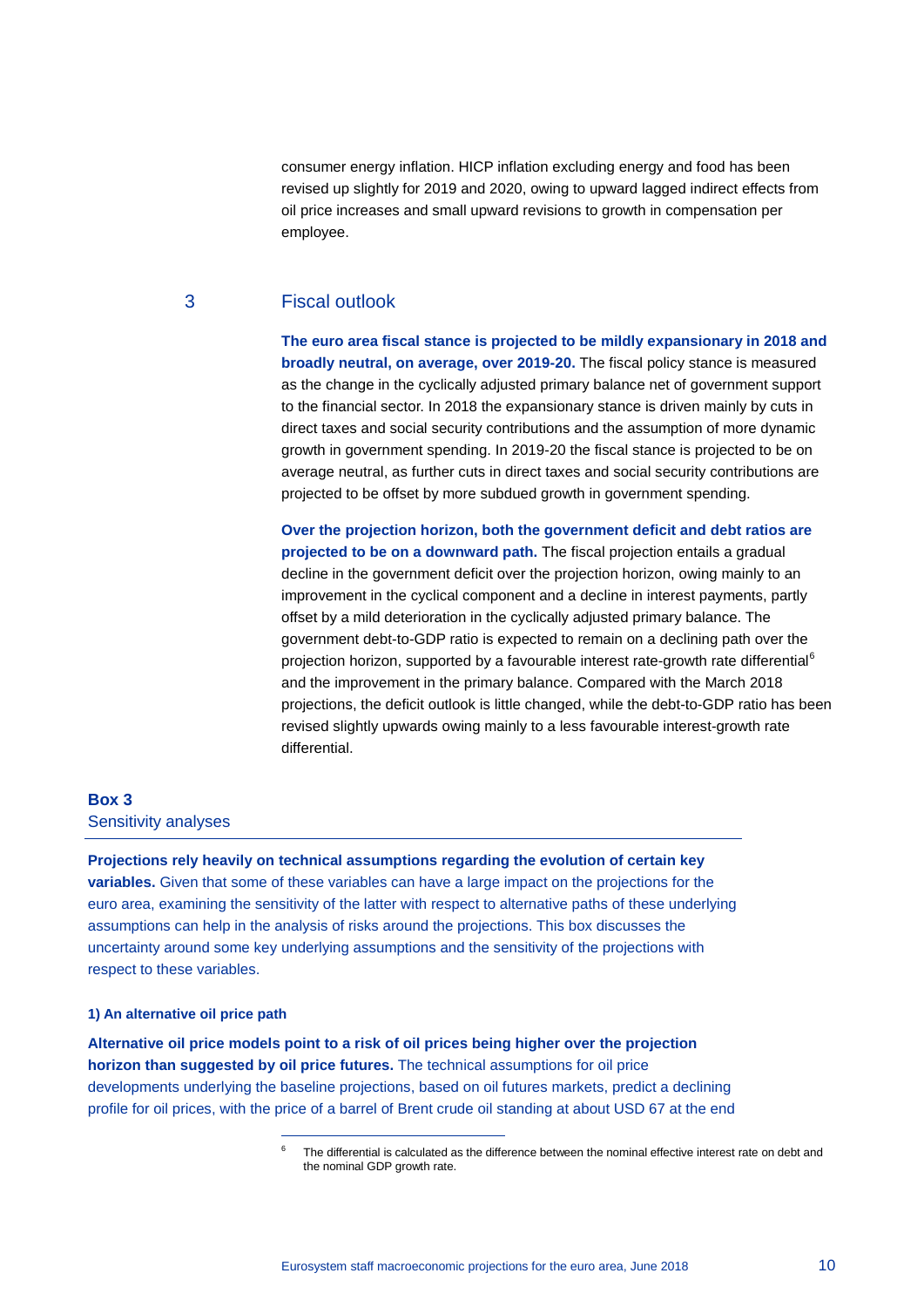of 2020. This path entailed in oil price futures is consistent with robust growth in world oil demand, a scenario associated with the global economic expansion gaining traction. As regards supply factors, oil price futures also likely reflect that downward impacts on oil prices due to the expansion in the production of shale oil in the United States are partly offset by geopolitical tensions and the agreement between OPEC and some non-OPEC producers to cut production. A combination of alternative models used by  $ECB$  staff<sup> $7$ </sup> to predict oil prices over the projection horizon points towards higher oil prices than assumed in the technical assumptions. The materialisation of an alternative oil price path derived from these models, in which oil prices are 8.8% higher than in the baseline assumption by 2020, would marginally dampen real GDP growth (by less than 0.1 percentage point in 2019 and 2020), while entailing a faster increase in HICP inflation (up by 0.1 percentage point in 2019 and by 0.2 percentage point in 2020).

#### **2) An alternative exchange rate path**

**This sensitivity analysis investigates the effects of a strengthening of the exchange rate of the euro.** One source of appreciation risk stems from a stronger than expected economic recovery in the euro area leading to upside inflationary pressures. This scenario is consistent with the distribution of the option-implied risk-neutral densities for the USD/EUR exchange rate on 22 May 2018, which is heavily skewed towards an appreciation of the euro. The 75th percentile of that distribution implies an appreciation of the euro vis-à-vis the US dollar to an exchange rate of USD 1.36 per euro in 2020, which is 14.8% above the baseline assumption for that year. The corresponding assumption for the nominal effective exchange rate of the euro reflects historical regularities, whereby changes in the USD/EUR exchange rate correspond to changes in the effective exchange rate with an elasticity of just above one half. In this scenario, the average of the results from a number of staff macroeconomic models points to real GDP growth being 0.5 percentage point lower in 2019 and 0.3 percentage point lower in 2020. HICP inflation would be 0.5 percentage point lower in both 2019 and 2020.

# **Box 4**

Forecasts by other institutions

**A number of forecasts for the euro area are available from both international organisations and private sector institutions.** However, these forecasts are not strictly comparable with one another or with the Eurosystem staff macroeconomic projections, as they were finalised at different points in time. Additionally, they use different (partly unspecified) methods to derive assumptions for fiscal, financial and external variables, including oil and other commodity prices. Finally, there are differences in working day adjustment methods across different forecasts (see the table).

<span id="page-10-0"></span>**As indicated in the table, other institutions' currently available projections for real GDP growth and HICP inflation are within the ranges surrounding the Eurosystem staff projections (shown in brackets in the table).**

-

<sup>7</sup> See the four-model combination presented in the article entitled "Forecasting the price of oil", *Economic Bulletin*, Issue 4, ECB, 2015.